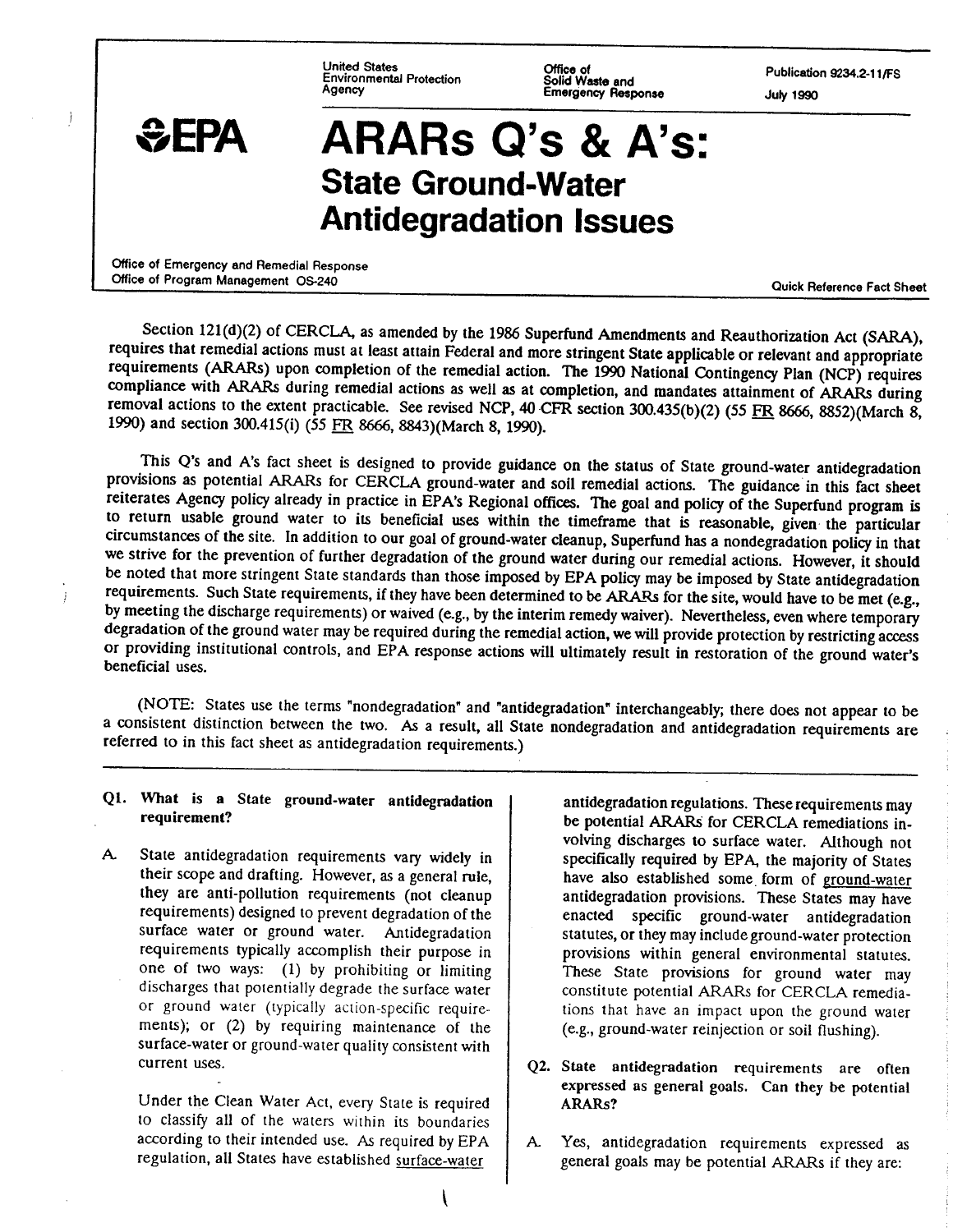(1) directive in nature and intent; and (2) established through a promulgated statute or regulation that is legally enforceable (see Preamble to the revised NCP at 55 FR 8746).

Antidegradation provisions are directive in nature when they contain narrative or numerical limits, or are implemented by State regulations that provide needed specificity. For example, general antidegradation goals are sufficiently directive when implemented by regulations setting limits that ground-water contamination may not exceed. When a general State antidegradation statute does not have any implementing regulations, EPA has considerable discretion in determining what is required to interpret or comply with the law (see Preamble to the revised NCP at 55 FR 8746).<sup>1</sup> For example, EPA may look at State surface-water or ground-water use and classification systems, such as those that set water-quality standards, since they designate uses of a given water body and/or maximum concentration levels to protect those uses. Alternatively, EPA may look at a State's wellhead protection program for requirements concerning ground-water maintenance. If the State's narrative, general antidegradation goals stand alone, they may be nothing more than statements of intent about desired outcomes or conditions. Statements of intent are insufficiently directive to constitute potential ARARs. Likewise, vague or ambiguous narrative descriptions of groundwater degradation limits probably do not provide sufficient direction to constitute potential ARARs (see Preamble to the revised NCP at 55 FR 8746).

To be considered a potential ARAR, a State antidegradation law must be established through a promulgated statute or regulation that is legally enforceable and "of general applicability" (see NCP, section  $300.400(g)(4)$ . To be legally enforceable, State standards must be requirements -- not guidance -- that are issued according to the State procedural requirements and that contain certain specific enforcement provisions or are otherwise directly eniorceable under State law (see Preamble to the revised NCP at *55* FR 8746). The phrase "of general applicability" means that potential State ARARs must be applicable to all remedial situations described in the requirement, not just to CERCLA sites (see Preamble to the revised NCP at 55 **FR** 8746).

- Q3. At what point do State ground-water antidegradation requirements become ARARs at a Superfund site?
- A. Antidegradation requirements are generally actionspecific requirements that may apply during the course of and at the completion of the Agency response action. They apply prospectively, and generally obligate the Agency only to prevent further degradation of the water during and at completion of the response action (not prior to it). While antidegradation requirements are not cleanup laws, in some limited cases they may, as relevant and appropriate requirements, be appropriate for establishing a cleanup level for past contamination.

Furthermore, EPA is not required to take any response action unless and until EPA determines that it is appropriate to do so. Even then, this action must meet (or waive) a State requirement only if the Agency determines that the requirement is an ARAR for the site. The Agency determines what Federal and State laws constitute ARARs that must be met or waived during or at the completion of a response action. Compliance with a specific Federal or State law is triggered when the Agency determines that a requirement is either applicable to site remediation, or relevant and appropriate because its use is wellsuited to site circumstances. However, neither CERCLA nor the NCP requires the Agency to comply with ARARs prior to conducting a response action. Therefore, when the Agency decides to take a response action, and **if** the Agency determines that a State antidegradation requirement is an ARAR for a site, the Agency must meet or waive the requirement.

It should also be noted that only ARARs within the scope of the response action have to be met or waived. If the Agency is conducting an RI/FS to determine the action that may be necessary at a site, the State's ground-water antidegradation requirements are generally beyond the scope of the action, and therefore are not likely to be potential ARARs for it. Of course, if a proposed  $RI/FS$  activity such as site sampling has the potential to temporarily degrade the ground water, the specific terms of the State ground-water antidegradation requirement should be examined to determine whether it is an ARAR for that action.

- Q4. When are State ground-water antidegradation requirements likely to be applicable to CERCLA remediations that affect the ground water? When they are applicable, what is required for compliance?
- A. The attached matrix analyzes whether six hypothetical State antidegradation requirements for ground water are ARARs for four different CERCLA remedia tions. For most sites, the matrix may be helpful in determining whether State antidegradation require-

**<sup>1.</sup>** The State may argue that its interpretation of the meaning of the goal, r the State's non-binding guidance, should determine the statute's eaning. The State may also argue that State courts have upheld the .ate's interpretarion of the requirement. If either of these arguments is ~ised, advice should be sought from the Olfice of Regional Counsel IRC) or the Office of General Counsel (OGC).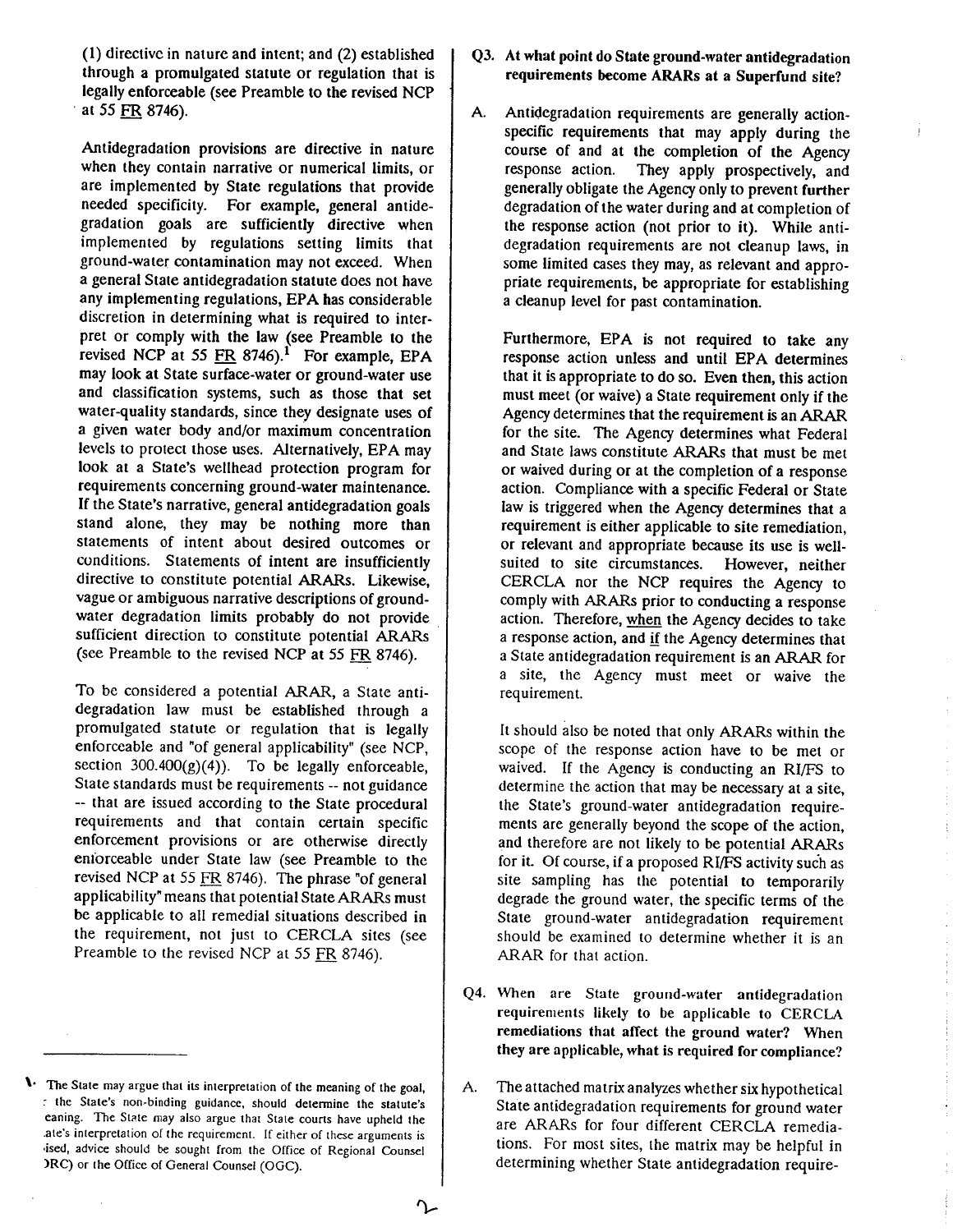ments are. **ARARs** for remediations that affect the ground water. The information in the text of this fact sheet is provided to give the specific analysis and rationale underlying the conclusions reached in the i attached matrix. Although only two of the six hypothetical State antidegradation requirements are analyzed here in detail, these principles should generally apply to most State ground-water antidegradation requirements.

Applicability of State ground-water antidegradation requirements depends upon three factors:

- The specific language of the State statute or regulations;
- The nature of the CERCLA remediation; and
- The circumstances at the site.

First, a review of the specific language of the State statutes (or regulations) reveals that most antidegradation requirements fall into one of two categories: (1) those that focus upon prohibited discharges; and (2) those that focus upon maintaining the ground water consistent with its uses. Second, with respect to the nature of the CERCLA remedia discharges; and (2) those that focus upon promoted<br>discharges; and (2) those that focus upon maintaining<br>the ground water consistent with its uses. Second,<br>with respect to <u>the nature of the CERCLA remedia-<br>ion</u>, there are trigger ground-water antidegradation requirements: - ground-water pump-and-treat, ground-water natural attenuation, and soil flushing. Finally, applicability is affected by the circumstances at the site such as the contaminant levels of the effluent, and the quality of the receiving aquifer. The sections that follow provide hypothetical examples of the applicability of State ground-water antidegradation requirements. The examples discuss the applicability of the two categories of State antidegradation requirements under the three different remediation scenarios (i.e., pump and treat, natural attenuation, and soil flushing).

[Note on "current uses": Some State antidegradation statutes require maintenance of ground-water quality consistent with its "current uses." Where the State statute (or implementing regulation) has defined "current uses," that definition should be considered an integral part of the requirement that helps determine whether EPA response actions comply with these requirements, if they arc determined to be ARARs. For example, any State antidegradation statute that defines "current uses" as "present uses" would be met at sites where the CERCLA discharge is to an aquifer that is already contaminated such that it has no present uses. Stateantidegradation requirements that do not define "current uses" will generally be met at Superfund sites where EPA ground-water or soil remediation maintains, or does not adversely effect, the current quality of the aquifer. The following analysis **of** antidegradation requirements for maintaining the ground water is based upon the assumption that they do not define "current uses."]

# **Scenario #I: Pump-and-Treat**

*Assumption: The ground water is contaminated or, at* **n**  *minimum, contains a plume of contamination. The ground water is a Class I or II aquifer (which means*  that it is or may be a potential source of drinking *water).* 

A) State ground-water antidegradation requirements that prohibit discharges: These are not applicable to ground-water pump-and-treat remedies if there is no "discharge," as defined under the **ARAR.** However, even if the reinjections associated with each iteration during pump-and-treat constitute a discharge under the State statute, the statute is violated only if the discharge constitutes the type prohibited by the statute.

Compliance: If, for example, the statute prohibits discharges that are injurious to public health, the remedy generally would comply with it where the receiving aquifer is already contaminated. (A discharge of contaminated effluent into a contaminated ' aquifer generally would not be "injurious to public health.")<sup>2</sup> Moreover, the discharge, as part of a contained pump-and-treat system, may not be injurious to public health. [Note: Since it is EPA'S goal to restore ground water to its beneficial uses, the Superfund program would rarely propose a pump-and-treat remedy that would degrade pristine or only slightly contaminated water. In those rare cases where the remedy involves reinjections to a pristine or only slightly contaminated aquifer, an interim action waiver might be appropriate.]

B) State antidegradation requirements that require ground-water maintenance consistent with its current uses: These generally are applicable to ground-water pump-and-treat rcmediations.

Compliance: The remedy generally would comply with these requirements during pump-and-treat remediations, if the remedy maintains (i.e., does not adversely effect) the current quality of the aquifer. Current quality of the aquifer should generally be maintained through pump-and-treat for two reasons: (1) pump-and-treat remediation will decrease, not increase, the contaminant level of thc aquifer; and (2) it serves to conrain thc contaminated plume.

**A** State may argue that it has interpreted the phrase "injurious to public health" in guidance or policies, or that coun decisions have addressed the issue, and that EPA must follow Ihat interprctation. If such an argument is raised, it must **be** referred to ORC or OGC.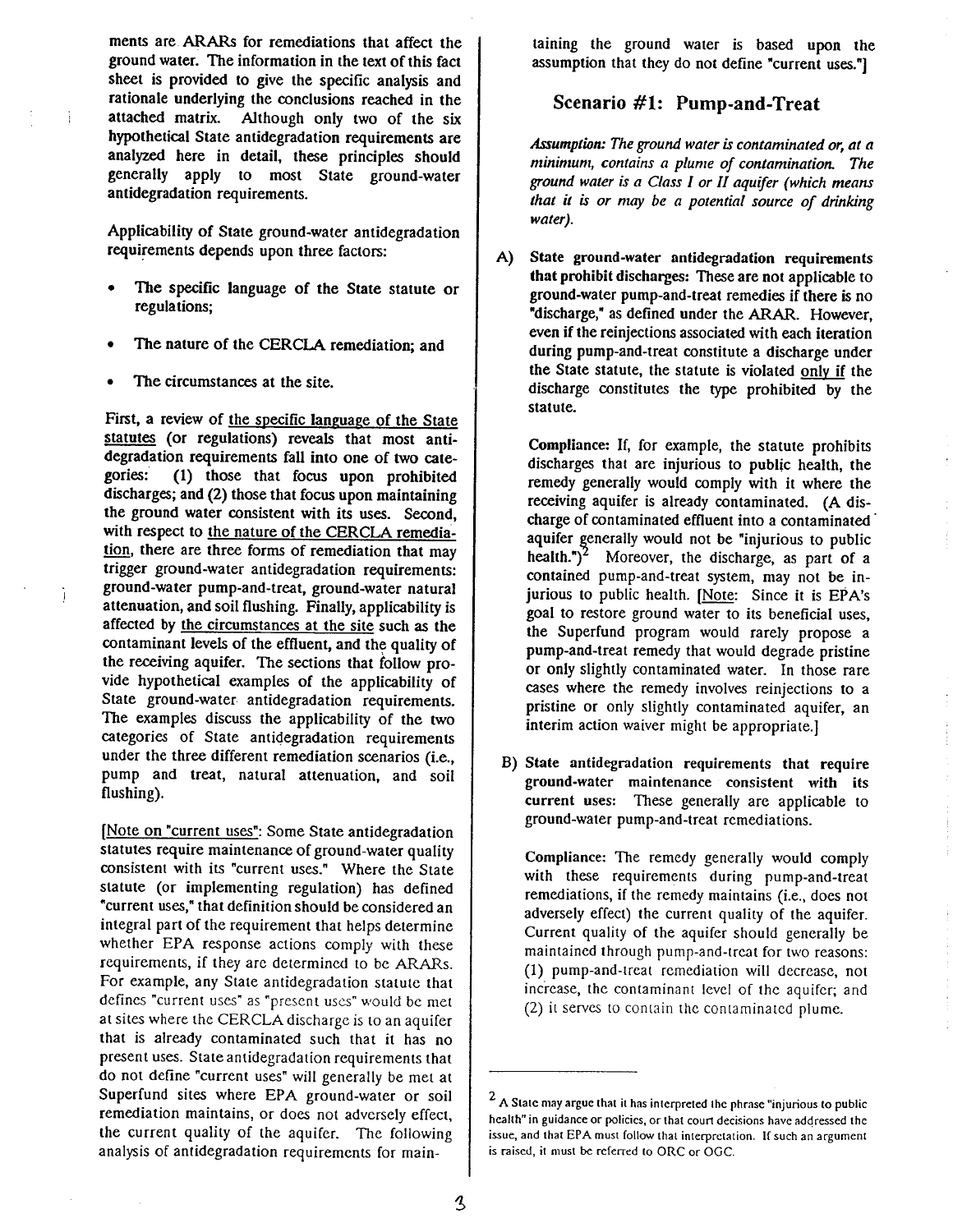Therefore, if these conditions are satisfied, the antidegradation provision should be met.<sup>3</sup>

[Note: If pump-and-treat reinjections fail to maintain the current quality of the aquifer, an interim action ) waiver could be invoked, assuming the aquifer will be suitable for its current use upon completion of the remedia tion.]

# **Scenario #2: Natural Attenuation**

Assumption: The ground water is contaminated or, at *a minimum, contains a plume of contamination. The ground wafer* **is n** *Class I or II aquqer (which means that it is or may be a potential source of drinking water).* 

A) State ground-water antidegradation requirements that prohibit discharges: These are not applicable to natural attenuation of the ground water because there is no discharge du#ing natural attenuation.  $\mathbf{v}$ <sup>-</sup>

Compliance: The statute is not applicable to natural attenuation, but it may be relevant and appropriate depending upon circumstances at the site (see Question **#5** below).

B) State antidegradation requirements that require ground-water maintenance consistent with its current uses: These are potentially applicable to natural attenuation.

Compliance: The remedy generally would comply with these requirements during natural attenuation remediation, if the remedy maintains (i.e., does not adversely affect) the current quality of the aquifer. Moreover, it is unlikely that natural attenuation will interfere with the ground water's current uses, since natural attenuation is typically confined to sites where the contaminant level is low, there are small areas of contamination, and the plume will not migrate significantly. Therefore, natural attenuation generally should meet this type of antidegradation requirement.

[Note: Where such requirements are not met, an interim action waiver might be appropriate, assuming thc aquifer will be suitable for its current use upon completion of the remediation.]

<sup>3</sup> Here, again, the State may argue that a more limited definition of **"current uss" is tl~e only valid interpretation.** Ifso, **consult** ORC **or** OGC.

# , **Scenario #3: Soil Flushing**

Assumptions: The soil is contaminated. Through soil *flushing, contaminated efluent will enfer the ground*  water and then be extracted for treatment. The ground *wafer is a Class I or* **N** *aquifer (which* **means** *that* **it** *is or may be a potential source of* **drinking** *water). The aquifer nlay or may not be contaminated.* 

**A)** State ground-water antidegradation requirements that prohibit discharges: These are likely to be applicable because the effluent from the soil flushing probably constitutes a discharge. However, the statute is constitutes a discharge. However, the statute is violated only if the discharge constitutes the type prohibited by the statute.

Compliance: If, for example, the statute prohibits discharges injurious to public health, **EPA** may conclude that soil flushing would comply with it where the receiving aquifer is already contaminated. (A discharge of contaminated effluent into a contâminated aquifer generally would not be "injurious to public health.") Moreover, if pump-and-treat remediation is conducted concurrently with the soil flushing, EPA may conclude that the "discharge" is not injurious to public health because it would be controlled and, contained through the pump-and-treat remediation. $4$ 

[Note: Since it is EPA's goal to restore ground water to its beneficial uses, the Superfund program would rarely propose a soil flushing remedy that would degrade pristine or only slightly contaminated water. Thus, the issue of compliance of soil flushing with an antidegradation standard should. rarely **be** a problem for Superfund ground-water remediations. In rare cases where degradation of a pristine aquifer through soil flushing is necessary, **RPMs** should invoke the interim measures **ARARs** waiver.]

B) State antidegradation requirements that require ground-water maintenance consistent with its current  $\frac{1}{2}$  with monotonicity considering the control  $\frac{1}{2}$  $\mu$  is the set of  $\mu$  and  $\mu$  and  $\mu$  and  $\mu$  and  $\mu$  and  $\mu$  and  $\mu$  and  $\mu$  and  $\mu$  and  $\mu$  and  $\mu$  and  $\mu$  and  $\mu$  and  $\mu$  and  $\mu$  and  $\mu$  and  $\mu$  and  $\mu$  and  $\mu$  and  $\mu$  and  $\mu$  and  $\mu$  and  $\mu$ 

Compliance: The remedy generally would comply with these requirements during soil flushing, if the remedy maintains (i.e., does not adversely effect) the current quality of the aquifer. Current quality of the aquifer is maintained if the effluent at least meets current water quality levels of the aquifer. Because soil flushing is generally only considered for contaminated aquifers, these requirements typically may be met.<sup>5</sup>

**Again, the State may argue that a more limited interpretation is required.** If so, **consult** ORC **or** OGC.

**State arguments that a more restrictive interpretation of the standard is required should be referred to** ORC **or** OGC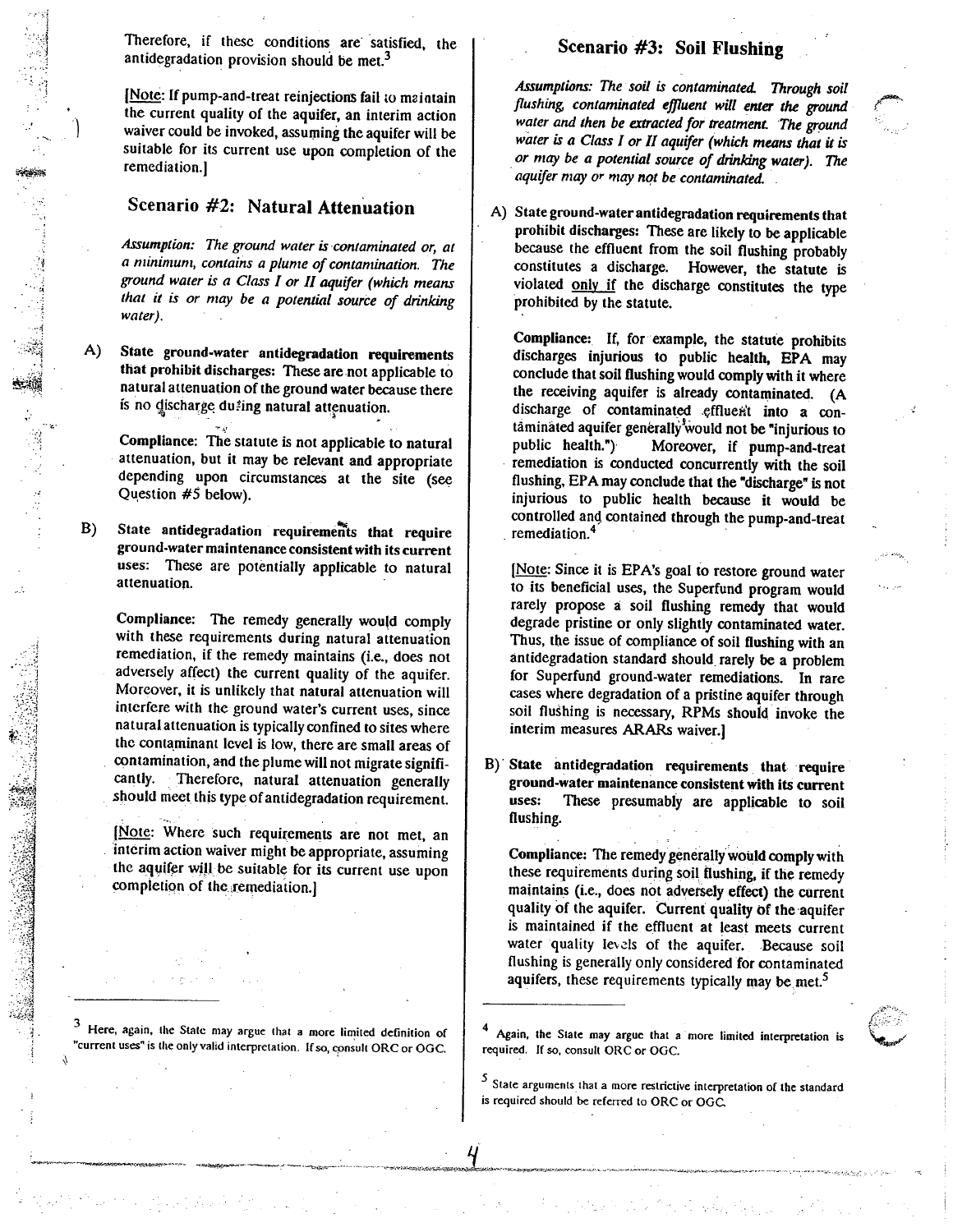### **Highlight 1: KEY FACTORS FOR THE APPLICABILITY OF STATE GROUND-WATER ANTIDEGRADA'HON REQUIREMENTS TO SOIL FLUSHING**

- Whether the State starute is triggered because either the effluent constitutes a "discharge" under the State law, or the State statute requires ground-water maintenance (during CERCLA remediation) consistent with current uses;
- Whether the statute defines "current uses" as present uses or pre-contamination uses;
- Whether the aquifer is pristine, slightly  $\bullet$ contaminated, or greatly contaminated;
- Whether the effluent has high contaminant levels; and,
- Whether soil flushing will be conducted concurrently with pump-and-treat remediation of the ground water. <u> 대표 자화</u> 도수화
- **Q5. Are State ground-water antidegradation requirements likely to be relevant and appropriate requirements for remediation that affects the ground water?**
- **A.** It depends upon whether the requirements are wellsuited for use at the site. While examples are given below, a more definite answer cannot be given because relevance and appropriateness is a sitespecific determination. See section  $300.400(g)(2)$  of the revised NCP. (See the attached matrix for additional examples.)

For example, State antidegradation requirements that are applicable to discharges injurious to public health are potentially relevant and appropriate to all ground-water remediations (whether or not there is a discharge), by prohibiting remediations injurious to public health. These principles, when applied to CERCLA remediations, should be analyzed as follows: $6$ 

**A)** EPA does not consider pump-and-treat remediations of a contaminated plume to be injurious to public health because they are generally effective at containing and treating contaminated plumes. (See OSWER Directive 9355.4-03, October 1989, entitled "Considerations in Ground-Water Remediation at Superfund Sites"). Therefore, pump-and-treat

remediations would generally comply with these requirements, if relevant and appropriate.

- **0)** Natural attenuation remediation would also be expected to comply with these requirements prohibiting injurious discharges (if relevant and appropriate). Examples include sites where: (1) a contaminated plume is located within a Class **111**  aquifer; (2) a contaminated plume is moving within parts of a Class **I** or I1 aquifer that are also significantly contaminated; or (3) the plume is small, its contaminant levels are low, and it will not migrate significantly. Natural attenuation might be said not to comply with these requirements if it allows a contaminated plume to move into a pristine, or only slightly contaminated portion of a Class **I** or **I1**  aquifer; the interim action waiver must be invoked at such sites, and precautions such as institutional controls should be taken.
- C) Soil flushing generally would comply with these requirements, if relevant and appropriate, at sites where the aquifer is already contaminated. Contaminants from soil flushing might be said to be injurious to public health if introduced into a pristine, or only slightly contaminated portion of a Class I or I1 aquifer. In those rare **cases** where it is necessary to select this remedy at such sites, the interim action waiver must be invoked, and precautions such as institutional controls should be taken.

# **Highlight 2: COMPLIANCE WITH STANDARDS SET BELOW DETECTION LEVELS**

State ground-water antidegradation standards that are set below detection levels cannot be measured or verified. Therefore, if such standards are applicable, the technical impracticability waiver should generally be invoked where compliance with such standards is not possible due to detection limits. Potentially relevant and appropriate standards that cannot be measured or verified may not be appropriate and, therefore, are not **ARARs (see** Preamble to the revised NCP, 55 FR 8750-8752).  $1 - 1 + 12$ 

Regions should not extrapolate from existing data or technologies to reach a level set below detection capabilities because such extrapolations cannot be verified scientifically with any degree of certainty. Without verification, neither the Agency nor the potentially responsible parties could legally establish that cleanup goals were met. Furthermore, the NCP states that relevant and appropriate requirements must be measurable and attainable since their purpose is to set a standard that an actual remedy will attain (see Preamble to the revised NCP, 55 FR 8752).

i to s

<sup>&</sup>lt;sup>6</sup> The following reflects EPA's general analysis of how several types of remediation should be evaluated. The State may take a different and more limited view of what was intended under the statute. If the State argues for a different interpretation of its laws, consult ORC or OGC.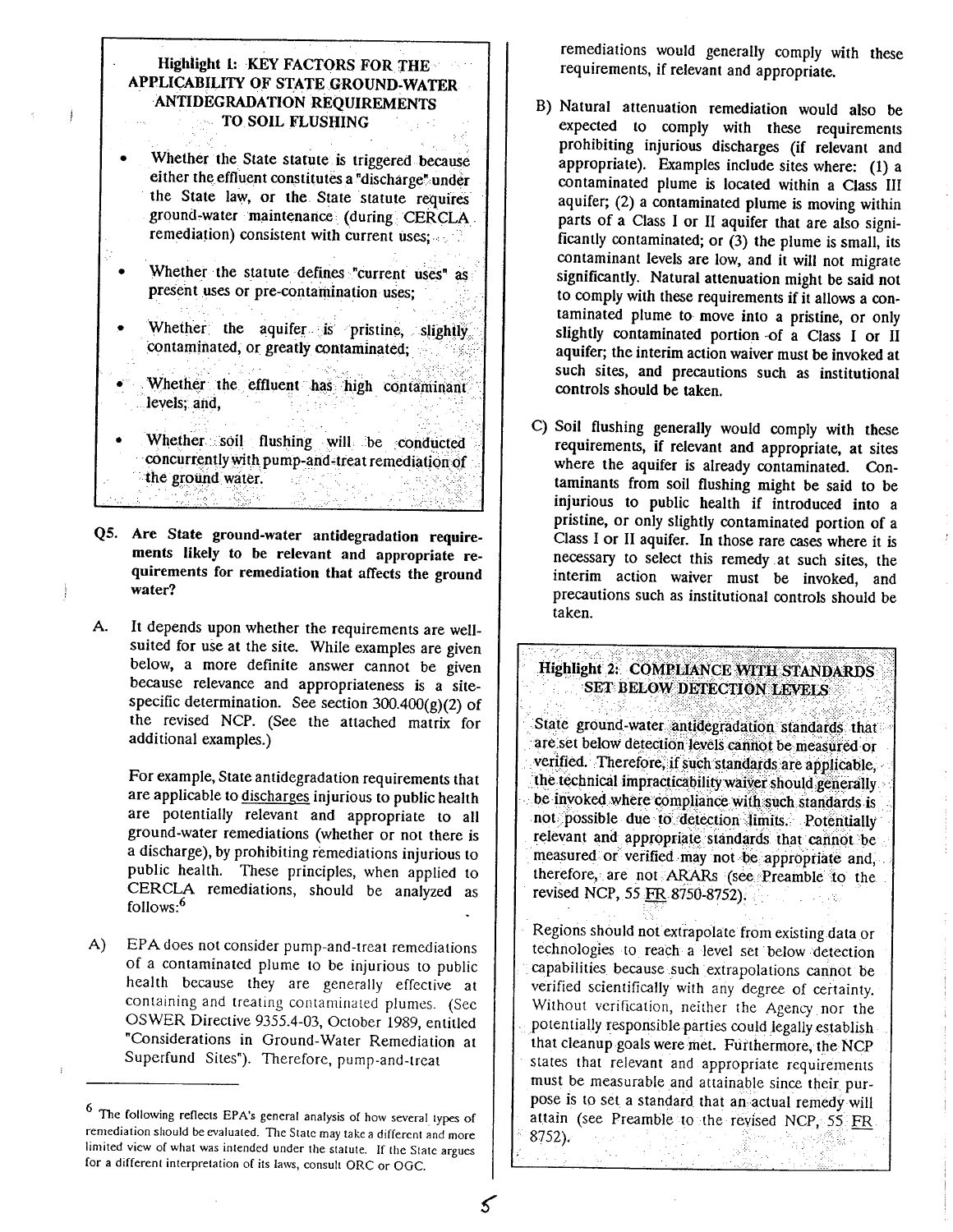| STATE ANTIDEGRADATION REQUIREMENTS                      |  |
|---------------------------------------------------------|--|
| The Interim Measure Waiver: This waiver provides        |  |
| that the action selected need not attain an ARAR        |  |
| where the action "is only part of a total remedial      |  |
| action that will attain such level or standard of       |  |
| control when completed." See CERCLA section             |  |
| $121(d)(4)(d)$ . Therefore, the interim measures waiver |  |
| may be used to waive ARARs for interim measures         |  |
| which, by their temporary nature, do not attain all     |  |
| ARARs. However, the interim measure must be             |  |
| followed by, or be part of, complete measures that      |  |
| attain all ARARs, and it should not exacerbate site     |  |
| problems nor interfere with the final remedy (see the   |  |
| revised NCP, 55 FR 8747-8748 (March 8, 1990)).          |  |
| The Inconsistent Application of State Requirements      |  |
| Waiver: This waiver is intended to prevent the          |  |
| application to Superfund sites of State requirements    |  |
| that have not been consistently applied elsewhere in    |  |
| a State. State standards are presumed to have been      |  |
| consistently applied unless there is evidence to the    |  |
| contrary. When questioned by EPA States may             |  |
| provide evidence of consistency of application by       |  |
| demonstrating: (1) the similarity of sites or response  |  |
| circumstances; (2) the proportion of noncompliance      |  |
| cases; (3) reasons for noncompliance, and (4)           |  |
| intentions to apply future requirements (see the        |  |
| revised NCP, 55 FR 8749 (March 8, 1990)).               |  |

6

NOTICE: The policies set out in this ARARs Q's and A's are intended solely for guidance. They are not intended, nor can they be relied upon, to create any rights enforceable by any party in litigation with the United States. EPA officials may decide to follow the guidance provided in this Q's and A's, or to act at variance with the guidance, based on an analysis of specific site circumstances. The Agency also reserves the right to change this guidance at any time without public notice.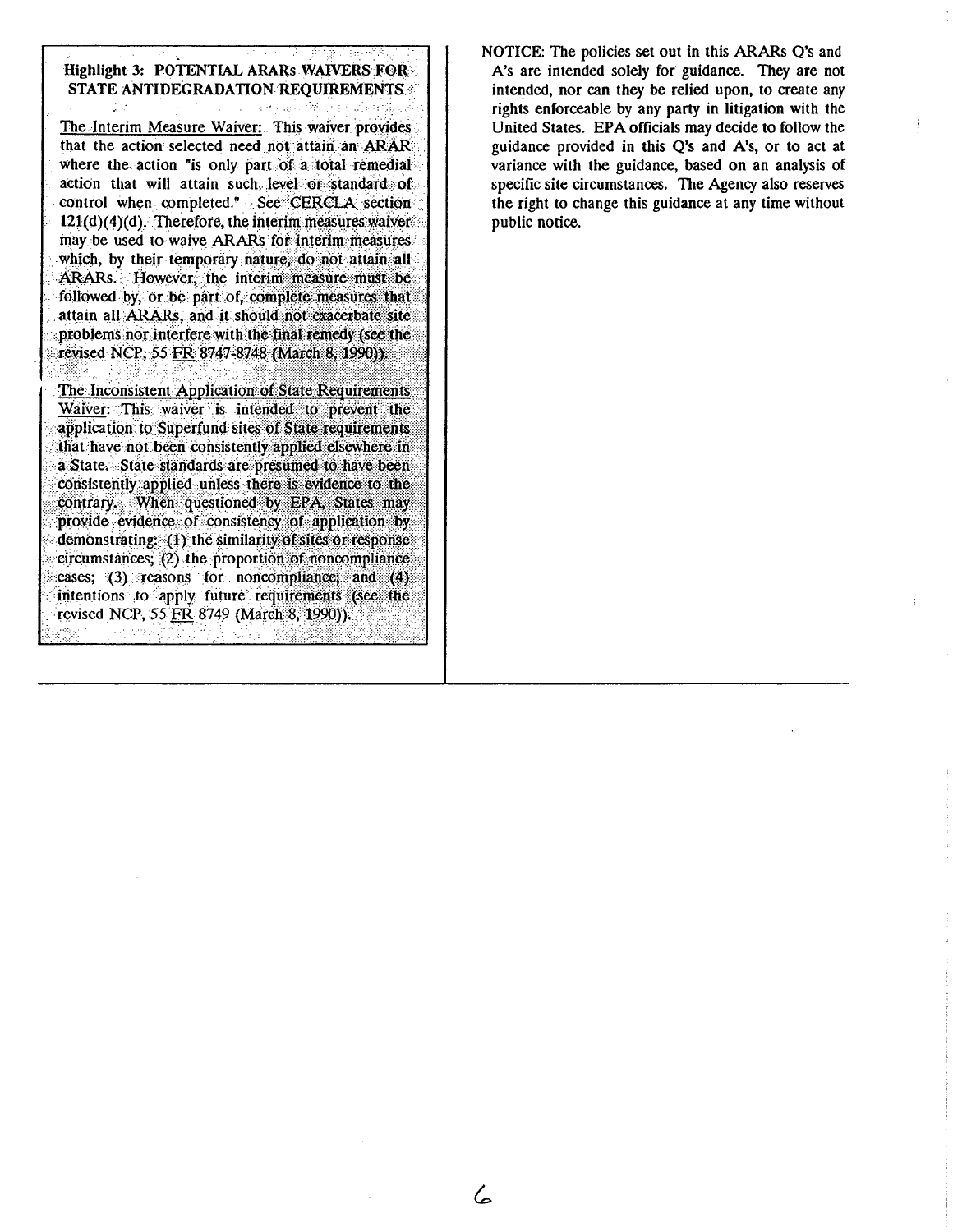# **MATRIX ANALYSIS OF STATE GROUND-WATER ANTIDEGRADATION REQUIREMENTS AS THEY PERTAIN TO CERTAIN REMEDIES AND SITE CIRCUMSTANCES\***

| REMEDY/SITE CIRCUMSTANCES |                                                                                                                                                                                                                                                                                                                                                                                       |                                                                                                                                                                                                                                                                                                                                                                                                                                                                                                                                                                                                                                                   |                                                                                                                                                                                                                                                                                                                                                                                                                                                                                                                                                                                                                                                                                             |                                                                                                                                                                                                                                                                                                                                                                                                                                  |                                                                                                                                                                                                                                                                                                                                                                                                                                                                                                                       |  |
|---------------------------|---------------------------------------------------------------------------------------------------------------------------------------------------------------------------------------------------------------------------------------------------------------------------------------------------------------------------------------------------------------------------------------|---------------------------------------------------------------------------------------------------------------------------------------------------------------------------------------------------------------------------------------------------------------------------------------------------------------------------------------------------------------------------------------------------------------------------------------------------------------------------------------------------------------------------------------------------------------------------------------------------------------------------------------------------|---------------------------------------------------------------------------------------------------------------------------------------------------------------------------------------------------------------------------------------------------------------------------------------------------------------------------------------------------------------------------------------------------------------------------------------------------------------------------------------------------------------------------------------------------------------------------------------------------------------------------------------------------------------------------------------------|----------------------------------------------------------------------------------------------------------------------------------------------------------------------------------------------------------------------------------------------------------------------------------------------------------------------------------------------------------------------------------------------------------------------------------|-----------------------------------------------------------------------------------------------------------------------------------------------------------------------------------------------------------------------------------------------------------------------------------------------------------------------------------------------------------------------------------------------------------------------------------------------------------------------------------------------------------------------|--|
|                           | STATE LAW                                                                                                                                                                                                                                                                                                                                                                             | GROUND-WATER REMEDIATION:<br>PUMP AND TREAT<br>(Aquifer With a Contaminated<br>Moving Plume)                                                                                                                                                                                                                                                                                                                                                                                                                                                                                                                                                      | GROUND-WATER REMEDIATION:<br><b>NATURAL ATTENUATION</b><br>(Aquifer With a Contaminated<br>Moving Plume)                                                                                                                                                                                                                                                                                                                                                                                                                                                                                                                                                                                    | SOIL REMEDIATION:<br><b>SOIL FLUSHING</b><br>(Where the Aquifer May or May<br>Not Be Contaminated --<br>Followed by Pump and Treat)                                                                                                                                                                                                                                                                                              | SOIL REMEDIATION:<br><b>SOIL FLUSHING</b><br>(Where the Aquifer May or May<br>Not Be Contaminated --<br>Concurrent With Pump and Treat)                                                                                                                                                                                                                                                                                                                                                                               |  |
|                           | 1. The ground water<br>must be protected.<br>Discharges that are<br>injurious to public<br>health are pro-<br>hibited.<br>RAR: ** ground-water<br>remediations that<br>are injurious to<br>public health are<br>prohibited. This<br>may arguably occur<br>if a remediation<br>allows a contami-<br>nated plume to move.                                                               | . Not applicable if there is no<br>discharge. If each reinjec-<br>tion is a "discharge," the<br>requirement is met if the<br>discharge is not "injurious<br>to public health" (e.g.,<br>where the receiving aquifer<br>is already contaminated, or<br>if the reinjection has low<br>contaminant levels). It is<br>generally not a RAR if the<br>plume is moving into parts of<br>the aquifer that are also<br>significantly contaminated.<br>If it is a RAR, and it re-<br>quires some degree of plume<br>containment, we comply with<br>it through pump and treat.                                                                               | Not applicable because there<br>is no discharge. It is gen-<br>erally not a RAR if the plume<br>is moving to parts of the<br>aquifer that are also signi-<br>ficantly contaminated. If it<br>is a RAR, and it requires some<br>degree of plume containment,<br>we comply with it by limiting<br>natural attenuation to sites<br>where the plume will not mi-<br>grate to the portions of the<br>aquifer used for drinking and<br>contaminant levels are low,<br>thereby preventing injury to<br>public health. Otherwise, we<br>may use the interim action<br>waiver, usually accompanied by<br>institutional controls.                                                                     | . May be a discharge; however,<br>the requirement is met if the<br>discharge is not injurious to<br>public health (e.g., because<br>the aquifer already exceeds<br>health-based levels or if the<br>discharge has low contaminant<br>levels). If discharging to a<br>pristine or slightly contam-<br>inated aquifer, we may use<br>the interim action waiver.                                                                    | May be a discharge; however,<br>the requirement is met if the<br>discharge is not injurious to<br>public health (e.g., because<br>the aquifer already exceeds<br>health-based levels or if the<br>discharge has low contaminant<br>levels). If it is an ARAR, we<br>may comply with it by conduct-<br>ing pump and treat simulta-<br>neously, if the discharge (as<br>it is part of a contained<br>treatment system) is not injur-<br>ious to public health. Other-<br>wise, we may use the interim<br>action waiver. |  |
|                           | 2. The ground water<br>must be protected.<br>No discharge is<br>permitted unless a<br>State Board issues a<br>permit.<br>RAR:" ground-water<br>remediations must<br>protect the ground<br>water consistent<br>with State permit<br>standards (which<br>may, for example.<br>prohibit the<br>introduction of<br>contaminants into a<br>portion of an<br>aquifer used for<br>drinking). | • Permits are not required (see<br>CERCLA §121(e)(1)). Substan-<br>tive requirements of the per-<br>mit program are not appli-<br>cable if there is no dis-<br>charge. If each reinjection<br>constitutes a "discharge,"<br>the requirement is met if<br>each reinjection meets the<br>substantive requirements of<br>the permitting regulations<br>(e.g., no "harmful" dis-<br>charge). It is generally not<br>a RAR if the plume is moving<br>to parts of the aquifer that<br>are also significantly con-<br>taminated. If it is a RAR,<br>and it requires some degree<br>of plume containment, we<br>comply with it through pump<br>and treat. | Permits are not required (see<br>CERCLA §121(e)(1)). Substan-<br>tive requirements of the per-<br>mit program are not applicable<br>because there is no dis-<br>charge. It is generally not a<br>RAR if the plume is moving to<br>parts of the aquifer that are<br>also significantly contami-<br>nated. If it is a RAR, and it<br>requires some degree of plume<br>containment, we may comply<br>with it by limiting natural<br>attenuation to sites where the<br>plume will not migrate into<br>portions of the aquifer desig-<br>nated for drinking or other<br>protected uses. Otherwise, we<br>may use the interim action<br>waiver, usually accompanied by<br>institutional controls. | May be a discharge; however,<br>no permits are required under<br>CERCLA $$121(e)(1)$ . If the<br>substantive requirements of<br>the permit program are ARARs,<br>the action may comply if the<br>contaminant levels of the<br>effluent entering the ground<br>water do not exceed the<br>discharge standards set in<br>the ROD (based on State<br>permit requirements). Other-<br>wise, we may use the interim<br>action waiver. | . May be a discharge; however, no<br>permits are required under<br>CERCLA $$121(e)(1)$ .<br>If the<br>substantive requirements of the<br>permit program are ARARs, the<br>action may comply if<br>the<br>contaminant levels of<br>the<br>effluent entering the ground<br>water do not exceed<br>the<br>discharge standards set in the<br>ROD (based on State permit<br>requirements).<br>Otherwise, we<br>may use the interim action<br>waiver.                                                                       |  |

This matrix provides general considerations only.<br>Consult with ORC or OGC on specific applications.

 $2.$ 

 $-1$  -

-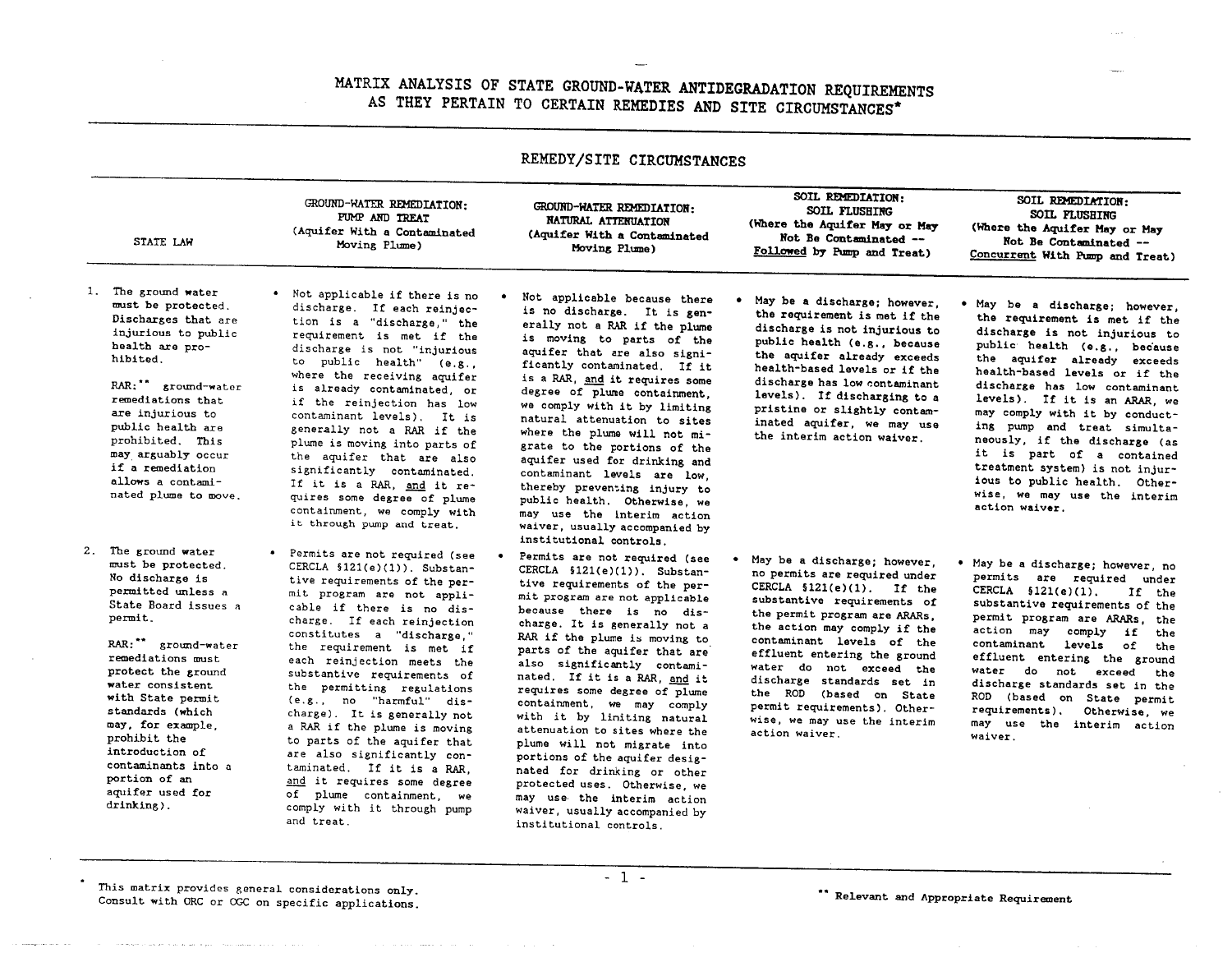# **MATRIX ANALYSIS OF STATE GROUND-WATER ANTIDEGRADATION REQUIREMENTS AS THEY PERTAIN TO CERTAIN REMEDIES AND SITE CIRCUMSTANCES\***

**REMEDY/SITE CIRCUMSTANCES**  SOIL REMEDIATION: SOIL REMEDIATION: GROUND-WATER REMEDIATION:<br>FUMP AND TREAT GROUND-WATER RPIEDIATION: SOIL FLUSHING SOIL FLUSHING NATURAL ATTENUATION (Where the Aquifer May or May (Where the Aquifer May or May **PUHP** MOD **TREAT**  Not Be Contaminated -- Aquifer With a Contaminated Not Be Contaminated -- (Aquifer With a Contaminated STATE LAW Followed by Pump and Treat) Concurrent With Pump and Treat)  $S = \frac{1}{2}$ Ming Plume) 3. The ground water<br>must be protected. • Requirement is not applicable<br>if there is no discharge. If Requirement is not applicable May be a discharge: however, . May be a discharge; however. because there is no discharge.<br>Also, the requirement is not the requirement is not applithe requirement is not appli-No discharge is each reinjection constitutes cable if the aquifer is not cable if the aquifer is not permitted to a a "discharge," the requireapplicable if the plume has usable (e.8.. because it is usable (e.g., because it is alpermitted to a  $\frac{1}{2}$ ment is not applicable if the rendered the aguifer unusable. already contaminated). This ready contaminated). If it is  $\mathbf{u}$  satisfying squires. rendered the aquifer unusable. prior contamination already requirement is probably apan **ARAR,** we may comply with it The requirement may not be a **RAR:** \*\* ground-water<br>remediations that do rendered the aguifer unplicable if the aquifer' is by simultaneously conducting RAR if the plume has rendered usable. The requirement is pristine or slightly contampump and treat if the prompt the aquifer unusable or if the not protect a usable not a RAR if the plume has plume is moving to parts of<br>the aquifer already contamiinated. If so, we may use containment and treatment of aquifer are prorendered the aquifer unusable the interim action waiver. contaminants protects usable the aquifer already contami-nated. If it is a RAR, **and** it hibited. This may or if the plume is moving to portions of the aquifer. occur if the remediparts of the aquifer that are requires some degree of plume<br>containment, we may comply Otherwise, we may use the ation allows a conalso significantly contamiinterim action waiver. nated. If it is a RAR, and taminated plume to with it by limiting natural with it by limiting natural attenuation to sites where the move. it requires some degree of<br>plume containment, we comply plume will not migrate to<br>usable portions of the aguiplume containment, we comply with  $\mathbf{r}$  and  $\mathbf{r}$  pump and usable portions of the aquifer. Otherwise, we may use treat. the interim action waiver, usually accompanied by institutional controls. 4. The ground water<br>must be protected. • Requirement is not applicable<br>if there is no discharge. If Requirement is not applicable May be a discharge; however, May be a discharge; however, because there is no discharge.<br>It would generally not be a the requirement is not applithe requirement is not appli-No discharge is each reinjection constitutes cable if the existing uses cable if the existing uses It would generally not be a permitted if it a "discharge," the require-(/quality) of the aquifer is (/quality) of the aquifer is RAR if the plume is moving to interferes with ment is met if the existing a portion of the aquifer that<br>is already contaminated. If maintained (e.g., where the maintained (0.8. . where the  $\frac{1}{2}$ inter with  $\frac{1}{2}$ uses (/quality) of the aquiaquifer is already contamiaquifer is already contamiexisting uses. is already contaminated. If fer is maintained  $(e, g, \cdot)$ nated). This requirement is nated). This requirement is it is a **FMl,** it requires RAR:<sup>\*\*</sup> ground-water<br>remediations that where the aquifer is already some degree of plume contain-<br>ment, we may comply with it by probably applicable if the probably applicable if the contaminated). It would aquifer is pristine or aquifer is pristine or slightly ment, we may comply with it by interfere with generally not be a RAR if the slightly contaminated. If so, contaminated. If so, we may limiting natural attenuation existing or plume is moving to a portion to sites where contaminant levels are low and any plume we may use the interim action use the interim action waiver. potential uses are of the aquifer that is alwaiver. levels are low and any plume prohibited. This ready contaminated. If it is migration will not affect the may occur if the a RAR, and it requires some existing uses(/quaLity) of the remediation allows a degree of plume containment, aquifer. Otherwise, we may contaminated plume we comply with it through  $\frac{1}{2}$  comparent it through se the interim action waiver, to move. usually accompanied.by instipump and treat. tutional controls.

This matrix provides goneral considerations only. C--..l+ **-A+% mP** -- CrY. --. **r..rrrJ#4-** *--.-'llr-Cl-r* 

- 2 -  $*$  Relevant and Appropriate Requirement